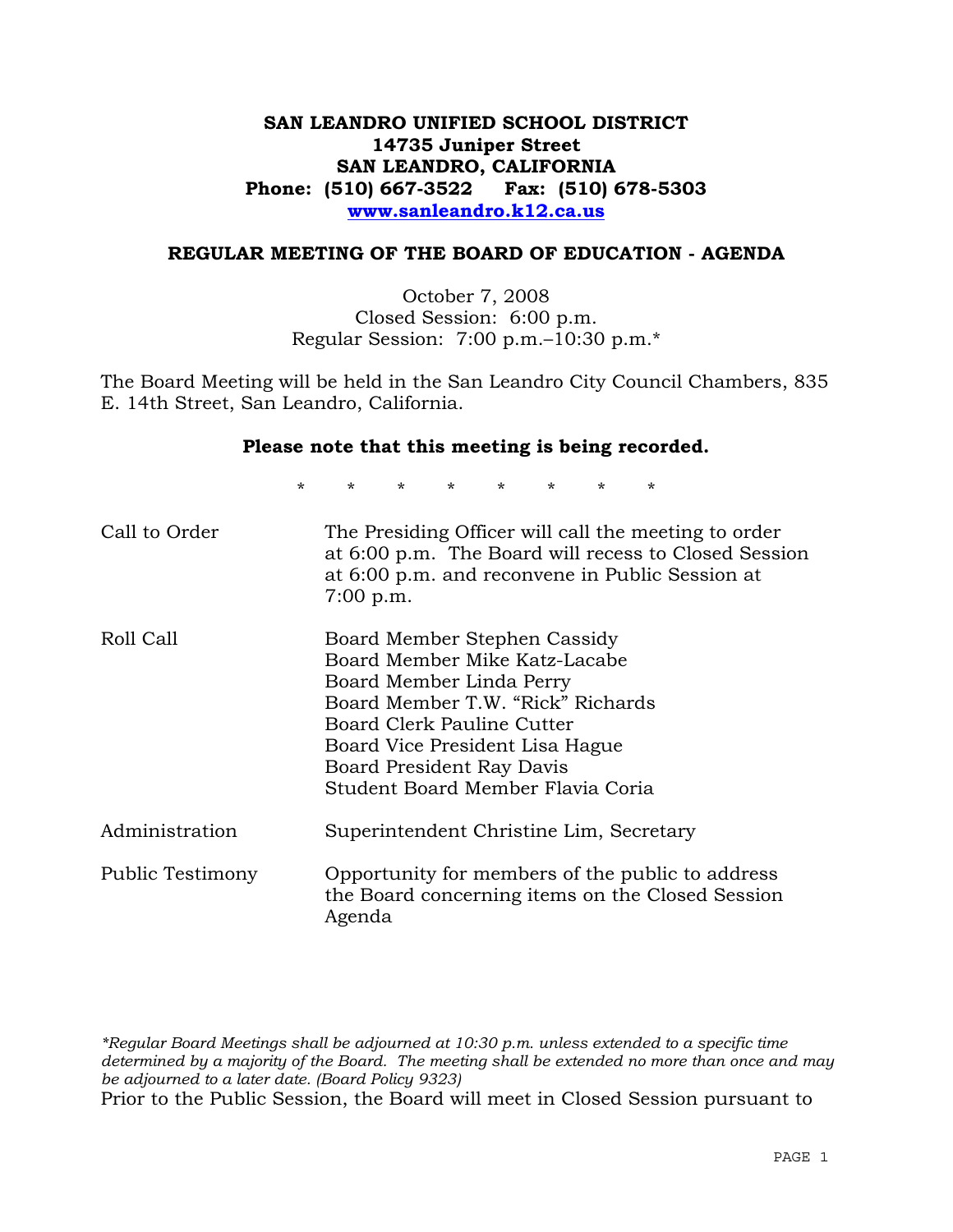Education Code Sections 35146 and 48918(c), Government Code Sections 54957, 54957.6, 54956.9(b), 54956.8, 54956.9, and 54956.

- a) Conference with Legal Counsel Anticipated Litigation Significant exposure to litigation
- b) Conference with Real Property Negotiator Property(ies)
- c) Conference with Legal Counsel Existing Litigation
- d) Tort Claim (1 case)

| Report Closed<br>Session Action | Motion Second Vote                                                                                                                                                                                                                                                                                                                                                                                                                                                       |  |                                                                                                                                                                                                                                                                                                                                                                                                                                                                                                                                            |
|---------------------------------|--------------------------------------------------------------------------------------------------------------------------------------------------------------------------------------------------------------------------------------------------------------------------------------------------------------------------------------------------------------------------------------------------------------------------------------------------------------------------|--|--------------------------------------------------------------------------------------------------------------------------------------------------------------------------------------------------------------------------------------------------------------------------------------------------------------------------------------------------------------------------------------------------------------------------------------------------------------------------------------------------------------------------------------------|
| Pledge of Allegiance            |                                                                                                                                                                                                                                                                                                                                                                                                                                                                          |  |                                                                                                                                                                                                                                                                                                                                                                                                                                                                                                                                            |
| Approve Agenda                  | Motion ___________ Second _____________ Vote _________                                                                                                                                                                                                                                                                                                                                                                                                                   |  | Approve the Regular Meeting Agenda of October 7, 2008                                                                                                                                                                                                                                                                                                                                                                                                                                                                                      |
| Legal Statement                 | Members of the audience who wish to address the<br>Board are asked to complete the yellow card available at<br>the entrance and submit it to the Board's Administrative<br>Assistant. Speakers who have completed the card will be<br>called when the item is reached on the agenda or, for<br>non-agenda items, during the Public Testimony. Cards<br>are to be turned in before the item is reached on the<br>agenda. Please note that this meeting is being recorded. |  |                                                                                                                                                                                                                                                                                                                                                                                                                                                                                                                                            |
|                                 | 54954.2(a)                                                                                                                                                                                                                                                                                                                                                                                                                                                               |  | State law prohibits the Board of Education from taking<br>any action on or discussing items that are not on the<br>posted agenda except to A) briefly respond to statements<br>made or questions posed by the public in attendance; B)<br>ask questions for clarification; C) provide a reference to a<br>staff member or other resource for factual information in<br>response to the inquiry; or D) ask a staff member to<br>report back on the matter at the next meeting and/or put<br>it on a future agenda. (Government Code Section |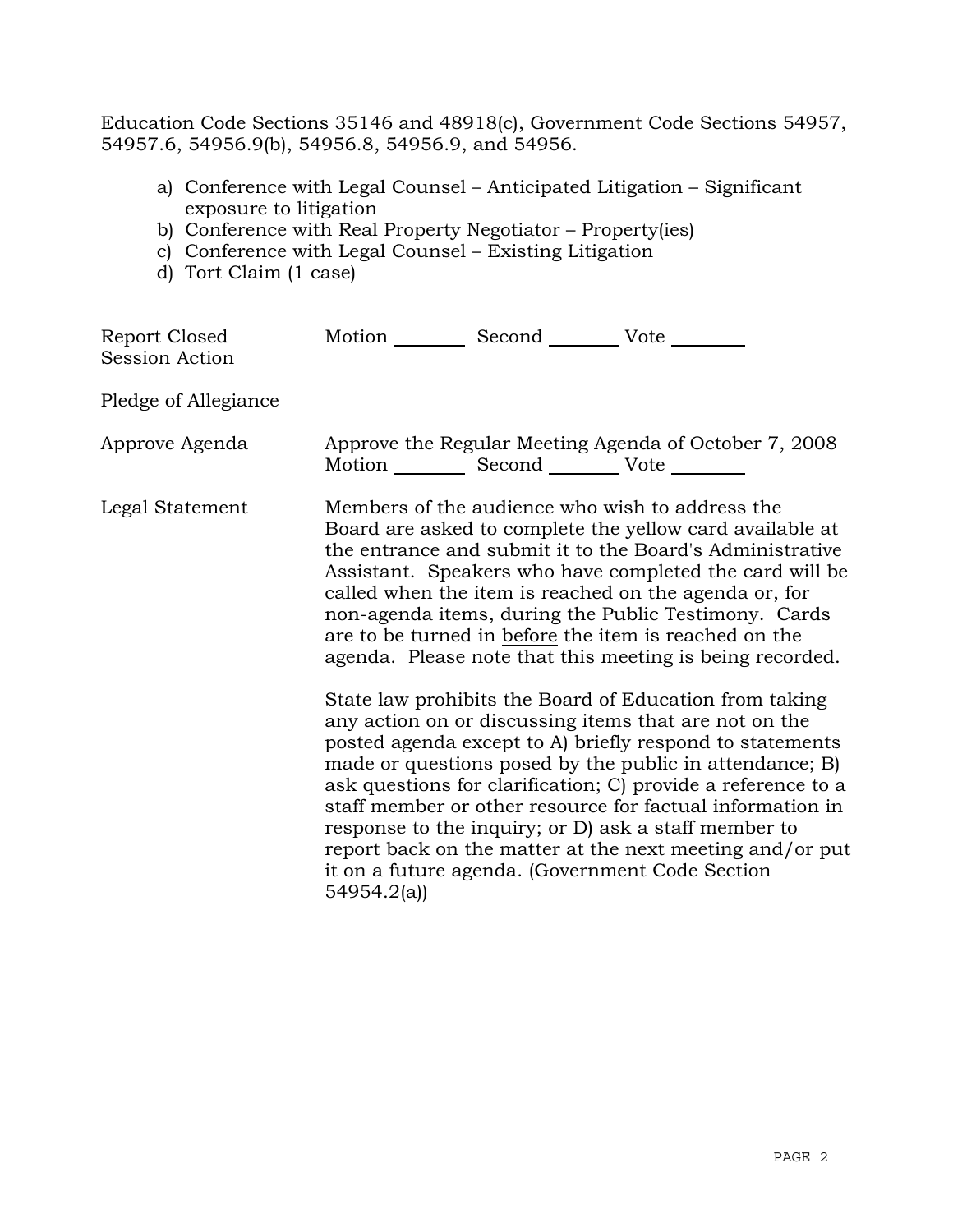#### **PRESENTATIONS**

| 7:05 p.m.-7:25 p.m. | Arts Integration for Equitable Outcomes Teacher                                               |
|---------------------|-----------------------------------------------------------------------------------------------|
|                     | <b>Action Research Initiative (TARI)</b>                                                      |
|                     | Laura Hackel, Curriculum Specialist, along with                                               |
|                     | Dr. Lois Hetland, Project Zero, Harvard, Mass.                                                |
|                     | College of Arts and Design, and Louise Music,                                                 |
|                     | Alliance for Arts Learning Leadership Director,                                               |
|                     | Alameda County Office of Education, will present                                              |
|                     | information related to an exciting new district wide                                          |
|                     | project, "Arts Integration for Equitable Outcomes                                             |
|                     | Teacher Action Research Institute" (TARI). The                                                |
|                     | project led by Alameda County Office of Education                                             |
|                     | aims to combine our District's equity work and arts                                           |
|                     | learning professional development to close the                                                |
|                     | chronic and persistent achievement gap of African                                             |
|                     | American and Latino students and sub-groups                                                   |
|                     | such as English learners. The project provides                                                |
|                     | multiple opportunities for art teachers and non-                                              |
|                     | art teachers to plan together, enrich instruction                                             |
|                     | and assess student learning in the arts. Resources                                            |
|                     | such as Studio Habits of Mind and the Teaching for                                            |
|                     | Understanding serve as the foundational                                                       |
|                     | frameworks of the project. The duration of the                                                |
|                     | project is from October, 2008, through September                                              |
|                     | 2011.                                                                                         |
|                     |                                                                                               |
| 7:25 p.m.-7:35 p.m. | Roosevelt Elementary School Principal Victoria                                                |
|                     | Forrester and PTA President Jeff Kunz will present<br>their "outdoor classroom" to the Board. |
|                     |                                                                                               |

### **7:35 p.m.-7:40 p.m. ACTION ITEM**

These items are presented for action at this time. Some may have been reviewed at a previous meeting.

## Business Operations

| $4.1-A$              | Staff Recommendation:                           |
|----------------------|-------------------------------------------------|
| Outdoor              | Approve the Roosevelt PTA Outdoor               |
| Classroom/Shade      | Classroom/Shade Structure project so that the   |
| Structure Project at | Roosevelt Elementary School may move forward to |
| Roosevelt Elementary | completion of Phase I of "Operation"            |
| School               | Beautification."                                |
|                      |                                                 |
|                      | Motion<br>Second<br>Vote                        |

**7:40 p.m. – 7:45 p.m. Public Hearing**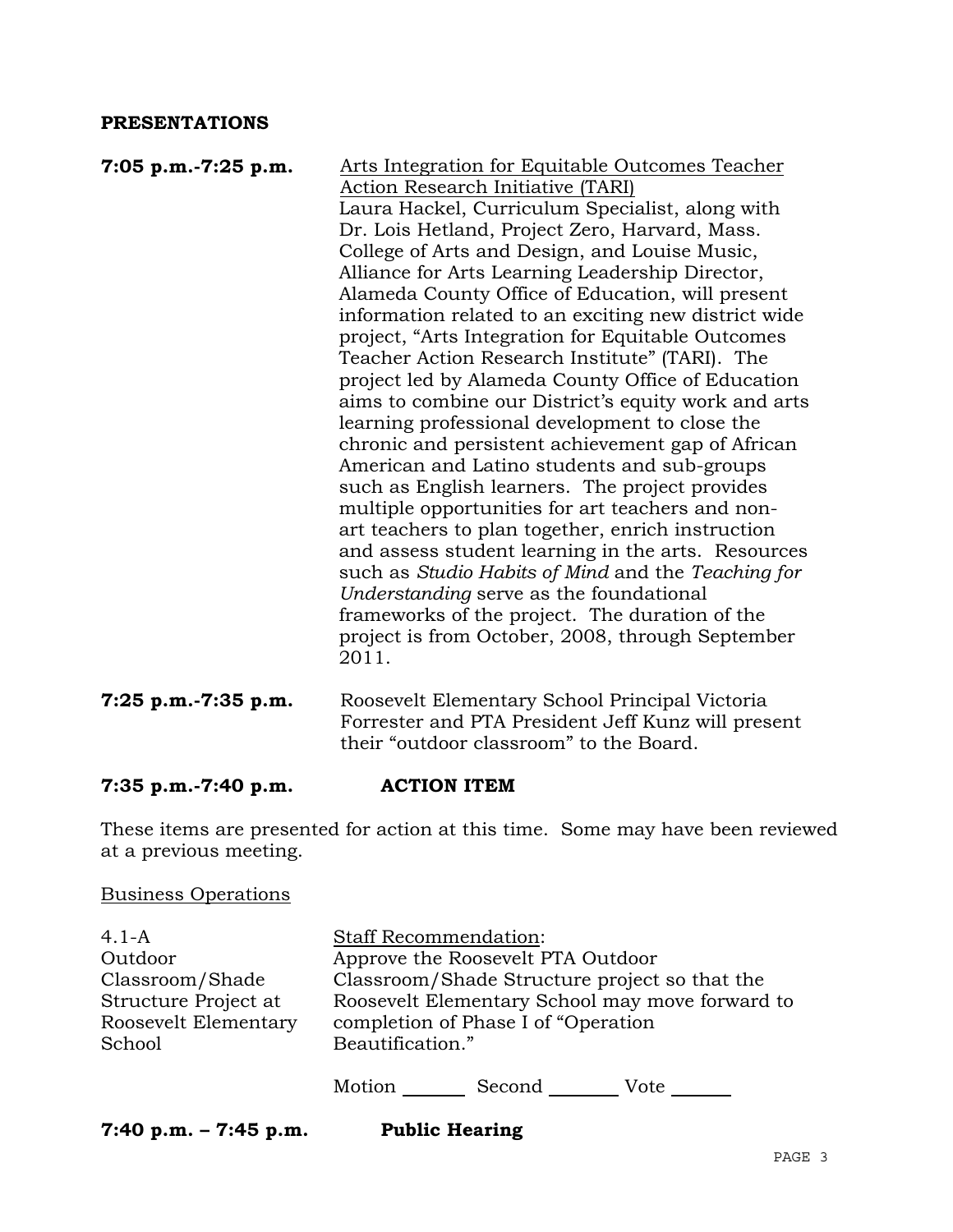A public hearing will be held regarding Resolution #08-45, Application for New Construction Grant from the Office of Public Construction (OPSC) for the San Leandro High School 9th Grade Campus project.

#### **7:45 p.m. – 7:50 p.m. ACTION ITEM**

Facilities and Construction

| $5.1-A$<br>Resolution #08-45,<br>Support of Application<br>Requesting Grant<br>Funding for the San<br>Leandro High School<br>9 <sup>th</sup> Grade Campus<br>Project | Staff Recommendation:<br>Adopt Resolution #08-45, Application for New<br>Construction Grant from the Office of Public<br>Construction (OPSC) for the San Leandro High<br>School 9th Grade Campus project.<br>Motion Second Vote ______               |
|----------------------------------------------------------------------------------------------------------------------------------------------------------------------|------------------------------------------------------------------------------------------------------------------------------------------------------------------------------------------------------------------------------------------------------|
| <b>PRESENTATION</b>                                                                                                                                                  |                                                                                                                                                                                                                                                      |
| $7:50$ p.m.-8:10 p.m.                                                                                                                                                | The Assistant Superintendent of Business Services<br>will present an update on the 2008-2009 Governor's<br>budget.                                                                                                                                   |
| $8:10$ p.m. $-8:15$ p.m.                                                                                                                                             | PUBLIC TESTIMONY ON NON-AGENDA ITEMS                                                                                                                                                                                                                 |
| $8:15$ p.m. $-8:35$ p.m.                                                                                                                                             | <b>REPORTS</b><br>Correspondence<br>Student Board Member Report<br>Superintendent's Report<br><b>Board Committee Reports</b><br>• Curriculum<br>• Facilities/Technology<br>Board Representatives' Reports<br>Eden Area Regional Occupational Program |

**8:35 p.m. –8:50 p.m. CONSENT ITEMS** 

These items are considered routine and may be enacted by a single motion. At the request of any member of the Board, any item on the consent agenda shall be removed and given individual consideration for action as a regular agenda item.

General Services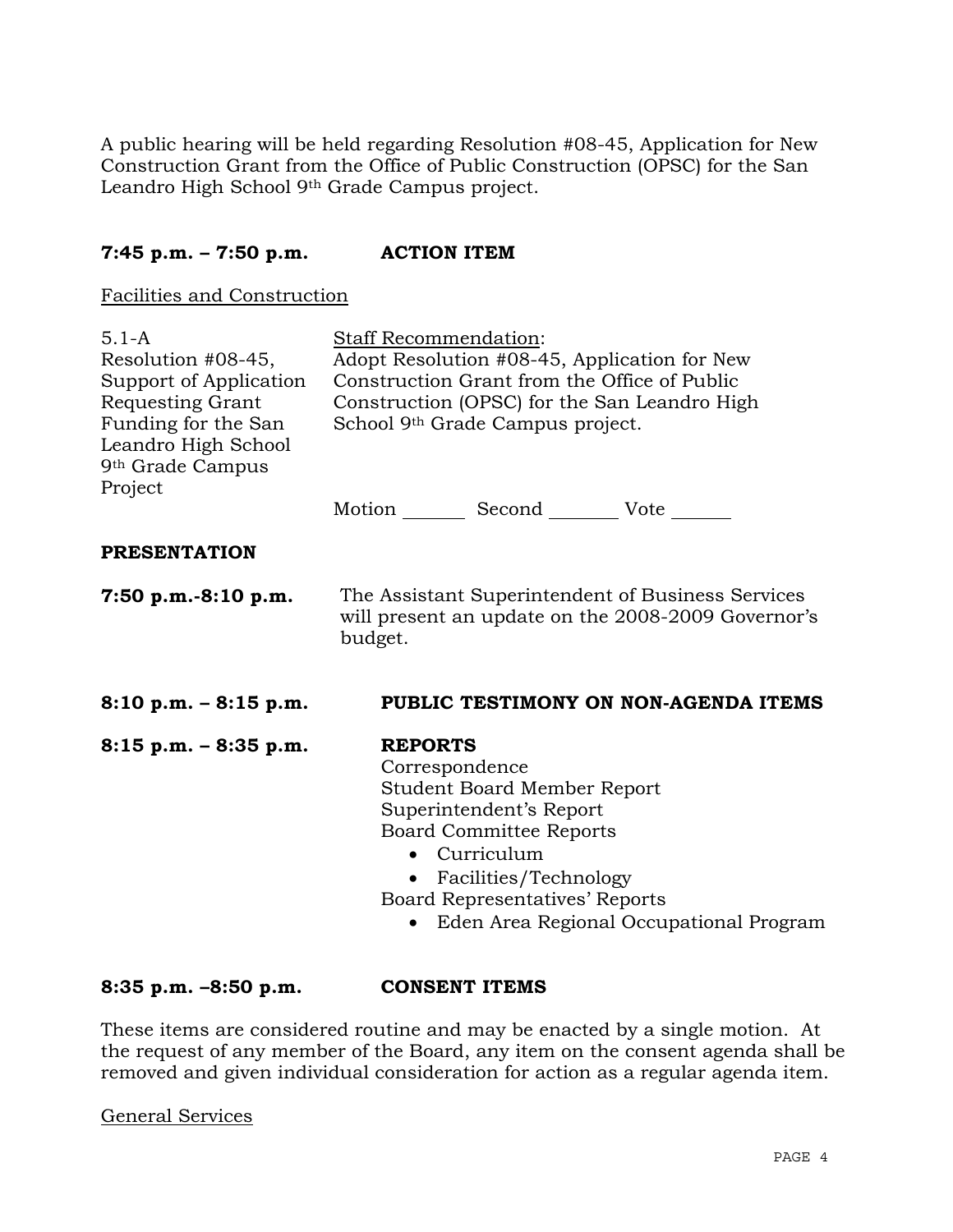| $1.1-C$<br>Approval of Board<br>Minutes $-$ August 26,<br>2008                                                                                                                                   | Staff Recommendation:<br>held on August 26, 2008.          |                                                                           | Approve the minutes of the regular board meeting                                             |
|--------------------------------------------------------------------------------------------------------------------------------------------------------------------------------------------------|------------------------------------------------------------|---------------------------------------------------------------------------|----------------------------------------------------------------------------------------------|
| $1.2 - C$<br>Approval of Board<br>Minutes – September<br>3, 2008                                                                                                                                 | Staff Recommendation:<br>held on September 3, 2008.        | Motion _________ Second __________ Vote _______                           | Approve the minutes of the regular board meeting                                             |
|                                                                                                                                                                                                  |                                                            | Motion Second Vote                                                        |                                                                                              |
| Human Resources                                                                                                                                                                                  |                                                            |                                                                           |                                                                                              |
| $2.1-C$<br>Acceptance of<br>Personnel Report                                                                                                                                                     | <b>Staff Recommendation:</b>                               | Accept Personnel Report as submitted.                                     |                                                                                              |
|                                                                                                                                                                                                  |                                                            | Motion _________ Second __________ Vote _______                           |                                                                                              |
| $2.2 - C$<br>Contract with eSchool<br>Solutions to Provide<br>and Support a<br>Comprehensive<br><b>Automated Substitute</b><br>Employee Management Motion ________ Second _________ Vote _______ | Staff Recommendation:<br>year three period $(2008-2011)$ . | Approve the contract for eSchool Solutions to                             | provide and support a comprehensive automated<br>substitute employee management system for a |
| System                                                                                                                                                                                           |                                                            |                                                                           |                                                                                              |
| <b>Educational Services</b>                                                                                                                                                                      |                                                            |                                                                           |                                                                                              |
| $3.1-C$<br>Acceptance of<br>Donations                                                                                                                                                            | Staff Recommendation:<br>follows:                          |                                                                           | Approve the acceptance of gifts to the District as                                           |
|                                                                                                                                                                                                  | Muir Middle School<br>William Hummer                       | 3 cases of copying paper and 3 cases of<br>drawing paper from Jan Ambrose | \$50 to use toward student incentives from Dr.                                               |
|                                                                                                                                                                                                  | <b>Jefferson Elementary School</b><br>family<br>family     | \$20 for classroom supplies from the Arana                                | \$25 for classroom supplies from the Nguyen                                                  |
|                                                                                                                                                                                                  | Motion                                                     | Second                                                                    | Vote                                                                                         |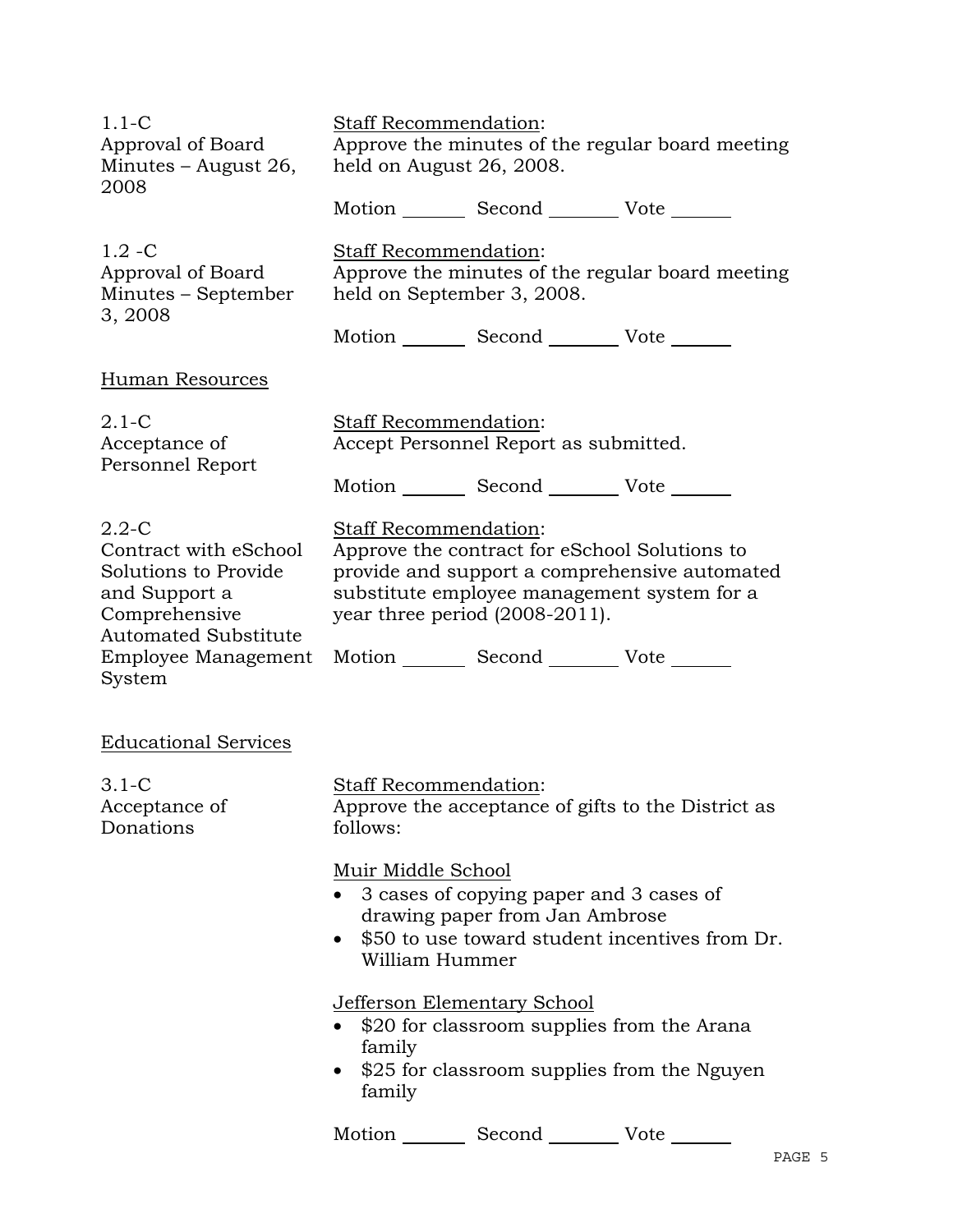| Approve the Memorandum of Understanding         |                            |                                                                                                                                                                                                                                                                                                                                                                                                                                                                                                                                                                                                                                                                                                              |
|-------------------------------------------------|----------------------------|--------------------------------------------------------------------------------------------------------------------------------------------------------------------------------------------------------------------------------------------------------------------------------------------------------------------------------------------------------------------------------------------------------------------------------------------------------------------------------------------------------------------------------------------------------------------------------------------------------------------------------------------------------------------------------------------------------------|
| between San Leandro Unified School District and |                            |                                                                                                                                                                                                                                                                                                                                                                                                                                                                                                                                                                                                                                                                                                              |
| the Newark Unified School District, Local       |                            |                                                                                                                                                                                                                                                                                                                                                                                                                                                                                                                                                                                                                                                                                                              |
| Education Agency for the East Bay BTSA          |                            |                                                                                                                                                                                                                                                                                                                                                                                                                                                                                                                                                                                                                                                                                                              |
|                                                 |                            |                                                                                                                                                                                                                                                                                                                                                                                                                                                                                                                                                                                                                                                                                                              |
|                                                 |                            |                                                                                                                                                                                                                                                                                                                                                                                                                                                                                                                                                                                                                                                                                                              |
|                                                 |                            |                                                                                                                                                                                                                                                                                                                                                                                                                                                                                                                                                                                                                                                                                                              |
|                                                 |                            |                                                                                                                                                                                                                                                                                                                                                                                                                                                                                                                                                                                                                                                                                                              |
|                                                 |                            |                                                                                                                                                                                                                                                                                                                                                                                                                                                                                                                                                                                                                                                                                                              |
|                                                 |                            |                                                                                                                                                                                                                                                                                                                                                                                                                                                                                                                                                                                                                                                                                                              |
|                                                 |                            |                                                                                                                                                                                                                                                                                                                                                                                                                                                                                                                                                                                                                                                                                                              |
|                                                 |                            |                                                                                                                                                                                                                                                                                                                                                                                                                                                                                                                                                                                                                                                                                                              |
|                                                 |                            |                                                                                                                                                                                                                                                                                                                                                                                                                                                                                                                                                                                                                                                                                                              |
|                                                 |                            |                                                                                                                                                                                                                                                                                                                                                                                                                                                                                                                                                                                                                                                                                                              |
| and condition of the designated equipment.      |                            |                                                                                                                                                                                                                                                                                                                                                                                                                                                                                                                                                                                                                                                                                                              |
|                                                 |                            |                                                                                                                                                                                                                                                                                                                                                                                                                                                                                                                                                                                                                                                                                                              |
|                                                 |                            |                                                                                                                                                                                                                                                                                                                                                                                                                                                                                                                                                                                                                                                                                                              |
|                                                 |                            |                                                                                                                                                                                                                                                                                                                                                                                                                                                                                                                                                                                                                                                                                                              |
|                                                 |                            |                                                                                                                                                                                                                                                                                                                                                                                                                                                                                                                                                                                                                                                                                                              |
|                                                 |                            |                                                                                                                                                                                                                                                                                                                                                                                                                                                                                                                                                                                                                                                                                                              |
|                                                 |                            |                                                                                                                                                                                                                                                                                                                                                                                                                                                                                                                                                                                                                                                                                                              |
|                                                 |                            |                                                                                                                                                                                                                                                                                                                                                                                                                                                                                                                                                                                                                                                                                                              |
|                                                 |                            |                                                                                                                                                                                                                                                                                                                                                                                                                                                                                                                                                                                                                                                                                                              |
|                                                 |                            |                                                                                                                                                                                                                                                                                                                                                                                                                                                                                                                                                                                                                                                                                                              |
|                                                 |                            |                                                                                                                                                                                                                                                                                                                                                                                                                                                                                                                                                                                                                                                                                                              |
|                                                 |                            |                                                                                                                                                                                                                                                                                                                                                                                                                                                                                                                                                                                                                                                                                                              |
|                                                 |                            |                                                                                                                                                                                                                                                                                                                                                                                                                                                                                                                                                                                                                                                                                                              |
|                                                 |                            |                                                                                                                                                                                                                                                                                                                                                                                                                                                                                                                                                                                                                                                                                                              |
|                                                 |                            |                                                                                                                                                                                                                                                                                                                                                                                                                                                                                                                                                                                                                                                                                                              |
|                                                 | 2011-2012.<br>school year. | <b>Staff Recommendation:</b><br>Induction Consortium.<br>Motion _________ Second __________ Vote _______<br><b>Staff Recommendation:</b><br>Adopt Resolution #08-44 to declare certain<br>equipment surplus and/or obsolete due to the age<br>Motion _________ Second __________ Vote _______<br>Staff Recommendation:<br>Approve the contract for RDV Consulting Services<br>to prepare and submit E-rate paperwork for<br>SLUSD for E-rate Years 2009-10, 2010-11 and<br>Motion _________ Second __________ Vote _______<br>Staff Recommendation:<br>Approve the agreement with School & College<br>Legal Services for legal services for the 2008-2009<br>Motion _________ Second __________ Vote _______ |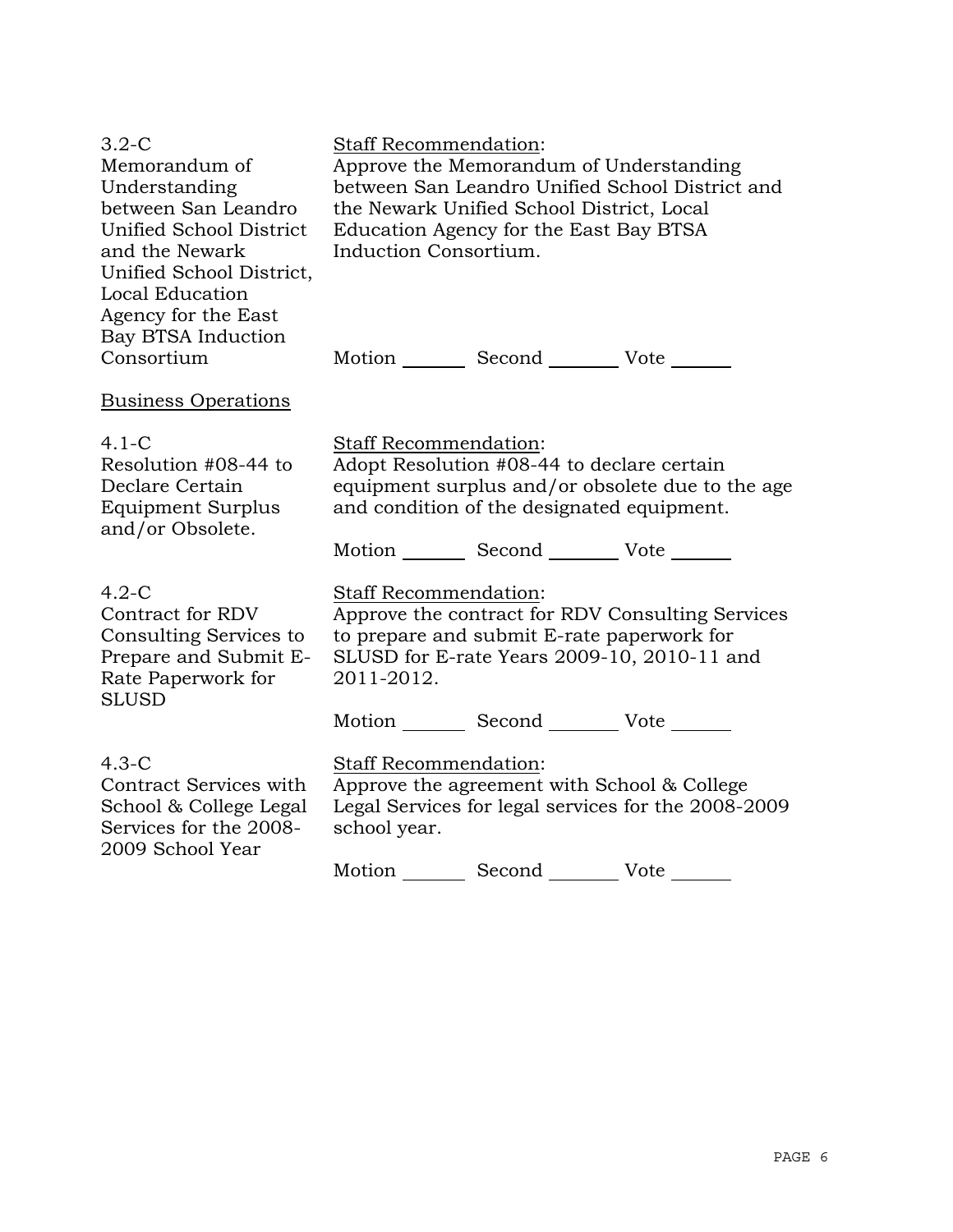# Facilities and Construction

| $5.1 - C$<br>Change Order No. 2 for<br>Monroe Elementary<br>School Low Roof<br>Project                                                                                                                                                                                                | <b>Staff Recommendation:</b><br>Approve Change Order No. 2 for Monroe<br>Elementary School Low Roof Project.<br>Motion _________ Second __________ Vote _______                                                                                                                              |
|---------------------------------------------------------------------------------------------------------------------------------------------------------------------------------------------------------------------------------------------------------------------------------------|----------------------------------------------------------------------------------------------------------------------------------------------------------------------------------------------------------------------------------------------------------------------------------------------|
| $5.2-C$<br>Notice of Completion<br>for Monroe Elementary<br>School Low Roof<br>Project                                                                                                                                                                                                | Staff Recommendation:<br>Approve Notice of Completion for Monroe<br>Elementary School Low Roof Project.<br>Motion _________ Second __________ Vote _______                                                                                                                                   |
| $5.3-C$<br>Notice of Completion<br>for Madison<br>Elementary School<br>Trim and Paint Project                                                                                                                                                                                         | Staff Recommendation:<br>Approve Notice of Completion for Madison<br>Elementary School Trim and Paint Project: Bid<br>Package $#08-01$ .<br>Motion _________ Second _________ Vote _______                                                                                                   |
| $5.4 - C$<br>Amendment #3 to<br>Ninyo & Moore<br>Geotechnical<br><b>Engineering and Soils</b><br><b>Investigation Contract</b><br>to Provide Ground<br><b>Motion Hazard</b><br>Analysis, Special<br>Inspection and Testing<br>Laboratory Services for<br>the Arts Education<br>Center | Staff Recommendation:<br>Approve Amendment $# 3$ to Ninyo & Moore<br>Geotechnical Engineering and Soils Investigation<br>Contract to Provide Ground Motion Hazard<br>Analysis, Special Inspection and Testing<br>Laboratory Services for the Arts Education<br>Center.<br>Motion Second Vote |
| $5.5 - C$<br>Amendment # 4 to<br>Ninyo & Moore<br>Geotechnical<br><b>Engineering and Soils</b><br><b>Investigation Contract</b><br>to Provide Testing and<br>Special Inspection<br>Services for the San<br>Leandro High School                                                        | <b>Staff Recommendation:</b><br>Approve Amendment #4 to Ninyo & Moore<br>Geotechnical Engineering and Soils Investigation<br>Contract to Provide Testing and Special Inspection<br>Services for the San Leandro High School Library<br>Expansion.                                            |
| Library Expansion<br>$5.6-C$                                                                                                                                                                                                                                                          | Motion Second Vote<br><b>Staff Recommendation:</b>                                                                                                                                                                                                                                           |
|                                                                                                                                                                                                                                                                                       |                                                                                                                                                                                                                                                                                              |